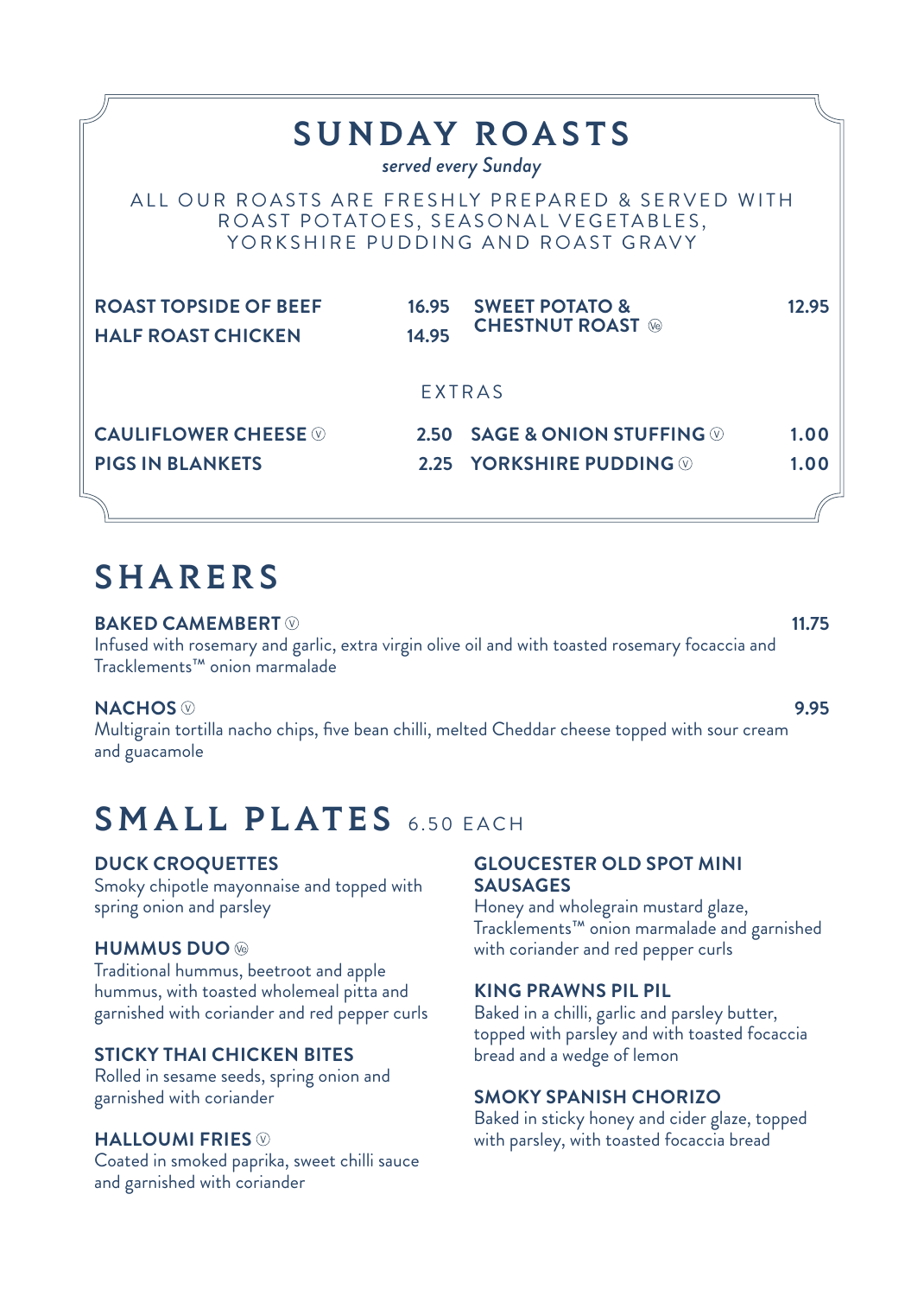# MAIN PLATES

### **SUPERFOOD BUDDHA BOWL ®**

Tenderstem broccoli, kale, roasted roots, gem lettuce, baby spinach, red and white quinoa, pomegranate seeds, topped with toasted seeds, lemon and extra virgin olive oil dressing - *add grilled halloumi 2.70, chargrilled chicken 3.20, grilled seabass fillets 3.70, grilled king prawns 3.70*

### **HAND BATTERED FISH & CHIPS 14.95**

Atlantic cod fillet in herb batter with Maldon™ sea salt with triple-cooked chips, tartare sauce, smashed peas and grilled lemon

### **STICKY THAI CHICKEN SKEWER 11.25**

Chargrilled chicken fillet, stacked with red onion and red pepper with triple-cooked chips and a dressed house salad - *swap fries to sweet potato fries 1.25*

# **BURGERS**

SERVED IN A TOASTED BRIOCHE BUN WITH BEEF TOMATO, GEM LETTUCE, PICKLED GHERKINS, BURGER SAUCE AND MALDON<sup>TM</sup> SEA SALT AND THYME SKIN ON FRIES - *swap fries to sweet potato fries 1.25*

| <b>BUTTERMILK CHICKEN BURGER</b><br>Chicken breast marinated in buttermilk and coated in panko breadcrumbs, with<br>Emmental cheese, maple and bourbon BBQ sauce | 12.75 |
|------------------------------------------------------------------------------------------------------------------------------------------------------------------|-------|
| <b>BEETROOT, CORIANDER &amp; MINT BURGER @</b><br>Served in a pretzel bun, with our burrito mix and a pineapple, lemongrass and<br>ginger dressing               | 10.95 |
| <b>CLASSIC BURGER</b><br><b>60z</b> beef patty<br>add Barber's™ vintage Cheddar, Emmental cheese, smoked streaky bacon 1.50 each                                 | 12.95 |

# SIDES

| <b>MALDON™ SEA SALT &amp;</b>                              | 2.95 | <b>HOUSE SALAD</b>                                                                                | 2.50 |  |
|------------------------------------------------------------|------|---------------------------------------------------------------------------------------------------|------|--|
| <b>THYME SKIN ON FRIES</b>                                 |      | Gem lettuce, baby spinach, diced cucumber                                                         |      |  |
| <b>TRIPLE-COOKED CHIPS ®</b>                               | 2.95 | and beef tomato, red onion, red peppers, grated<br>carrot with a lemon and extra virgin olive oil |      |  |
| <b>SWEET POTATO FRIES</b>                                  | 3.45 | dressing                                                                                          |      |  |
| <b>SOUTHERN FRIED ONION</b><br><b>NESTS</b> $\circledcirc$ | 3.50 | <b>OUR HOUSE 'SLAW MID</b>                                                                        | 1.95 |  |